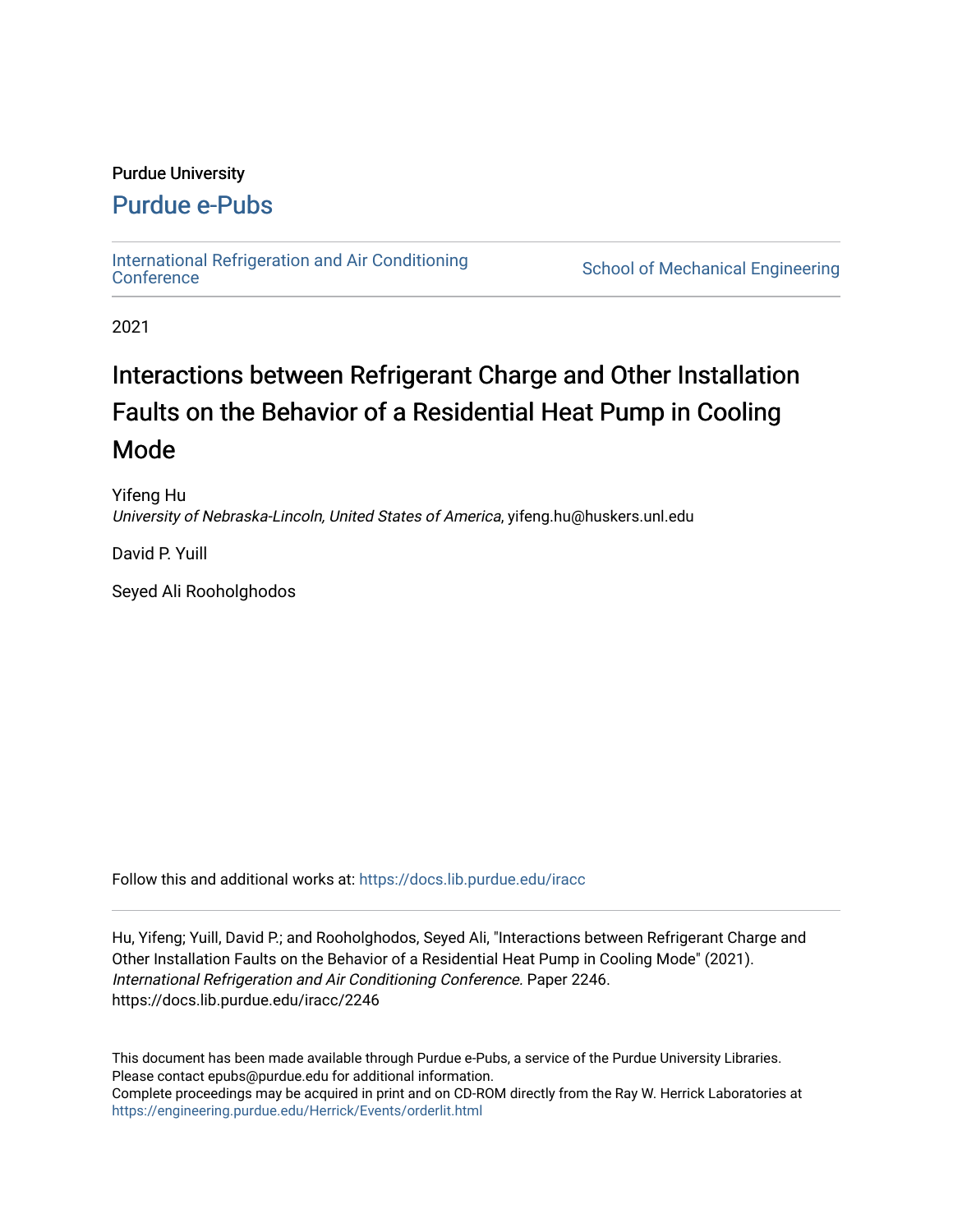# **Interactions between Refrigerant Charge and Other Installation Faults on the Behavior of a Residential Heat Pump in Cooling Mode**

Yifeng HU\*, David P. YUILL, Seyed Ali ROOHOLGHODOS Durham School of Architectural Engineering and Construction, University of Nebraska – Lincoln Omaha, NE 68182, USA [yifeng.hu@huskers.unl.edu](mailto:yifeng.hu@huskers.unl.edu) 

\*Corresponding author

#### **ABSTRACT**

 The effects of refrigerant charge (CH) faults have been intensively investigated over the past three decades. However, the effect of CH faults in the presence of other faults, like the presence of non-condensable gas (NC), has been seldom studied. The patterns of the effect of CH faults on a system with other faults could be different from that on a fault-free system, which could degrade the performance of fault diagnostic tools and cause improper charging by technicians during installation or service of systems in the field. To address this problem, four common installation faults - improper evaporator airflow (EA), liquid line restrictions (LL), CH, and NC faults were imposed on an 18 SEER residential heat pump with a TXV metering device both individually and simultaneously, and the system was tested in a laboratory. First, the individual impacts of undercharge (UC) and overcharge (OC) on the performance of the system were evaluated under four different operating conditions. Then, the impacts of CH faults in the presence of the other three faults, both singly and in combinations, were examined at one operating condition. Under single CH fault conditions, the cooling capacity decreased for UC faults but was almost unchanged for OC faults, while the COP decreased for both UC and OC faults. In combination with other faults, the trend for UC faults is the same as those for the fault-free system. However, the OC fault can ameliorate the impacts of other faults on capacity, particularly a severe LL fault (LL32). The effect on COP for OC faults depends on fault type and intensity. For example, the COP with an OC fault decreased in the presence of light LL fault (LL22) but increased in the presence of a more severe LL fault (LL32). The variations of indicator variables such as refrigerant temperatures under different fault conditions are also presented.

#### **1. INTRODUCTION**

 Improper refrigerant charge (CH), including undercharge (UC) and overcharge (OC), is an important fault that can occur in air conditioning systems. To evaluate the impacts of CH faults on the performance of the system, several laboratory experimental studies [\(Farzad, 1990;](#page-9-0) [O'Neal and Farzad, 1990;](#page-10-0) [Farzad and O'Neal, 1991,](#page-9-1) [1993;](#page-9-2) [Neal and](#page-10-1)  [O'Neal, 1992;](#page-10-1) [Rossi and Braun, 1997;](#page-10-2) [Breuker and Braun, 1998a,](#page-9-3) [b;](#page-9-4) [Chen and Braun, 2000,](#page-9-5) [2001;](#page-9-6) [Goswami et al.,](#page-9-7)  [2001;](#page-9-7) [Harms et al., 2003;](#page-9-8) [Shen et al., 2006,](#page-10-2) [2009,](#page-10-3) [2011;](#page-10-4) [Kim et al., 2006,](#page-9-9) [2009;](#page-10-5) [Payne et al., 2009; Raj and Lal,](#page-10-6)  [2010;](#page-10-6) [Yoon et al., 2011;](#page-10-7) [Palmiter et al., 2011;](#page-10-8) [Kim and Braun, 2012;](#page-10-9) [Mowris et al., 2012;](#page-10-10) [Cho et al., 2014;](#page-9-10) [Domanski et al., 2014;](#page-9-11) [Du et al., 2016;](#page-9-12) [Hu et al., 2021a,](#page-9-9) [b\)](#page-9-13) have investigated this fault. Mehrabi and Yuill [\(2017\)](#page-10-9) analyzed the previous studies to generalize the effects of CH faults across systems, and found the effects to be quite homogeneous.

 Several studies (Li, 2004; Li and Braun, 2007a, b; Wichman and Braun, 2009; [Shen et al., 2011;](#page-10-4) [Palmiter et al.,](#page-10-8)  [2011;](#page-10-8) Wang et al., 2016; Kim and Braun, 2020; [Hu et al., 2021b\)](#page-9-13) have investigated simultaneous faults. Li (2004) and Li and Braun (2007a, b) investigated multiple simultaneous faults of UC, VL, CA, EA, and LL on an RTU in the field with uncontrollable operating conditions. The maximum degradation found in this study was 39% for capacity and 35% for COP. Wichman and Braun (2009), Shen et al. (2011), Palmiter et al. ( 2011), and Kim and Braun (2020) each investigated double simultaneous faults in the laboratory. Wichman and Braun (2009) studied double faults of UC with EA, CA, VL, and LL on a walk-in cooler and of EA with VL, CA, LL, and UC on a walk-in freezer. They reported up to 40% reduction in capacity on the cooler with UC at 50% and LL at level 5. Shen et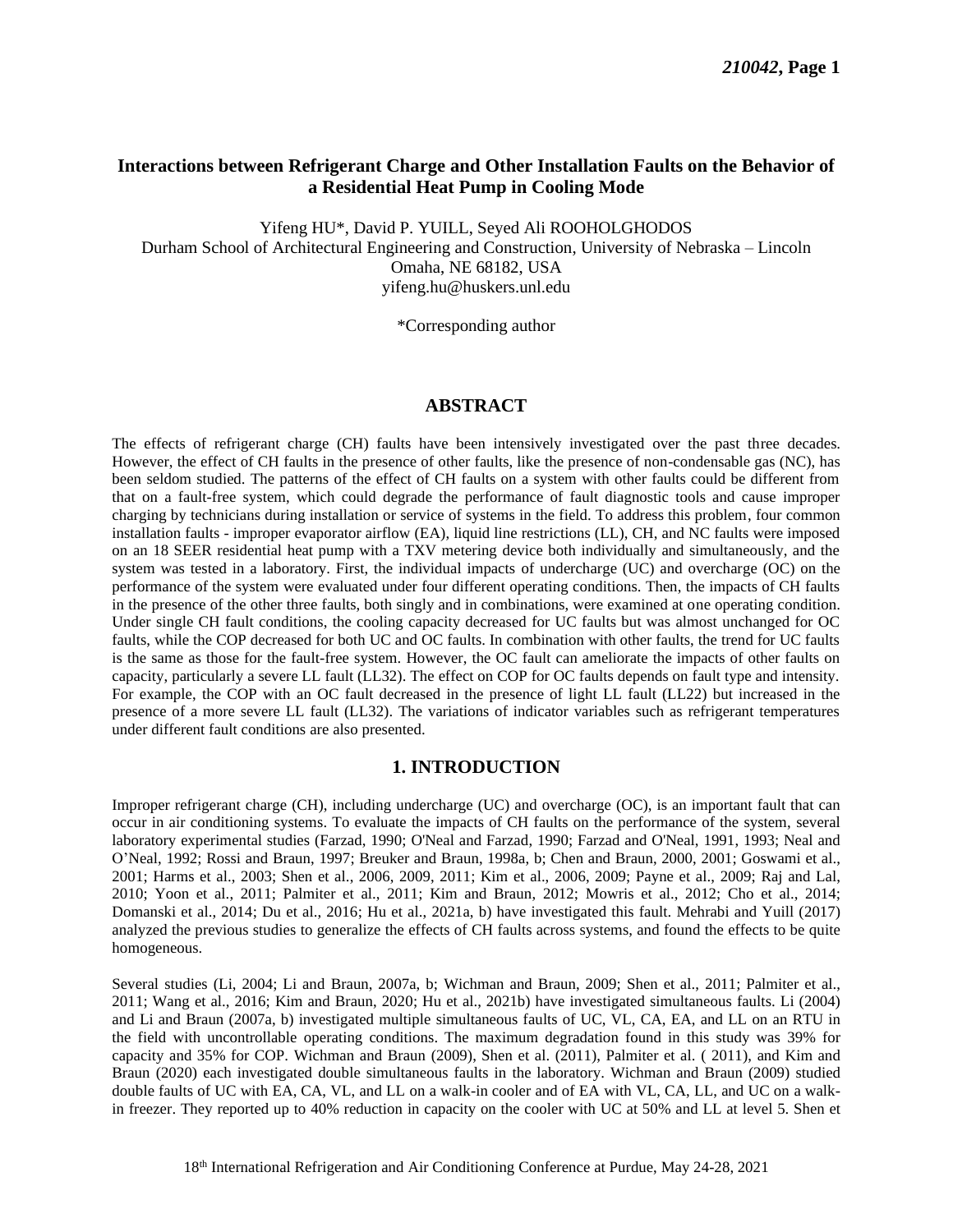al. [\(2011\)](#page-10-4) and Palmiter et al. [\(2011\)](#page-10-8) each investigated simultaneous CH and IA faults on a split heat pump system. A [\(2011\)](#page-10-4), and a maximum reduction of 10% in COP with IA at 75% and CH at 49% in cooling mode was found in and Palmiter et al. [\(2011\)](#page-10-8). Wang et al. (2016) conducted tests to determine the fault impacts of two combined faults on an RTU. The combinations included  $CA + VL$  and  $CA + EA$ . Capacity reductions up to 14% and COP reductions up to 16% were reported for CA + VL. With a combination of severe EA (50% reduction) and CA (30% reduction), the capacity was reduced by 14% and COP by 33%. Kim and Braun(2020) also considered combinations of two faults, from among CH, VL, LL, CA, and EA, on an RTU. This was done to validate an FDD method, the paper didn't maximum reduction of 20% in capacity with IA at 63% and CH at 70% in heating mode was found in Shen et al. include measurement results of the fault impacts on operating parameters.

 equipped with a TXV) in cooling mode. Four different types of common faults – improper evaporator airflow (EA), improper refrigerant charge (CH), liquid line restrictions (LL), and the presence of non-condensable gas (NC) in the refrigerant– were imposed individually at four operating conditions, and were imposed simultaneously for one intensity. For example, at 80% CH level, the COP decreased by only 1%, on average, for the four different operating conditions, while Mehrabi and Yuill [\(2017\)](#page-10-9) found a reduction of about 5% at this charge level for the multiple systems they studied. The performance impacts of simultaneous double, triple, and quadruple faults are examined and compared to the fault-free condition in Hu et al. [\(2021b\)](#page-9-13). For instance, the COP decreased by 24% and capacity decreased by 30% with a combination of CH at 70% and LL at 32%; the COP went down by 34% and capacity went down by 38% with the quadruple fault combination of CH at 70%, EA at 60%, LL at 32%, and NC at 49%. [Hu et al. \(2021a,](#page-9-9) [b,](#page-9-13) [c\)](#page-10-11) tested a 4-ton split system heat pump equipped (rated 18 SEER, using R410A refrigerant, operating condition. The performance effects of single CH faults [\(Hu et al., 2021a\)](#page-9-9) are similar to the previous studies [\(Kim et al., 2006,](#page-9-9) [2009;](#page-10-5)[Domanski et al., 2014;](#page-9-11) [Cho et al., 2014;](#page-9-10) [Du et al., 2016\)](#page-9-12) but less sensitive to fault

 In the current paper, instead of investigating the relationship between simultaneous faults and the fault-free condition, we focus on examining the effects of CH faults in the presence of one, two, and three other faults. For example, how did the CH faults impact the performance of the system when the system was already faulted with an LL fault? Is the impact different from that of CH faults on a fault-free system? Does superposition apply with fault combinations, or is there synergy or cancellation in some cases? In addition, the variations of indicator variables, gives new insight into the importance of charge verification within the context of the inevitability of other faults, and also provides a basis for FDD developers to improve the performance of their diagnostics within this context, by such as refrigerant subcooling under different fault conditions, are also presented. This perspective on fault impacts showing how features from one fault can affect features of another.

# **2. Methodology**

# **2.1 Test apparatus**



**Figure 1:** Experimental setup with the tested heat pump unit in cooling mode [\(Hu et al., 2021a\)](#page-9-9)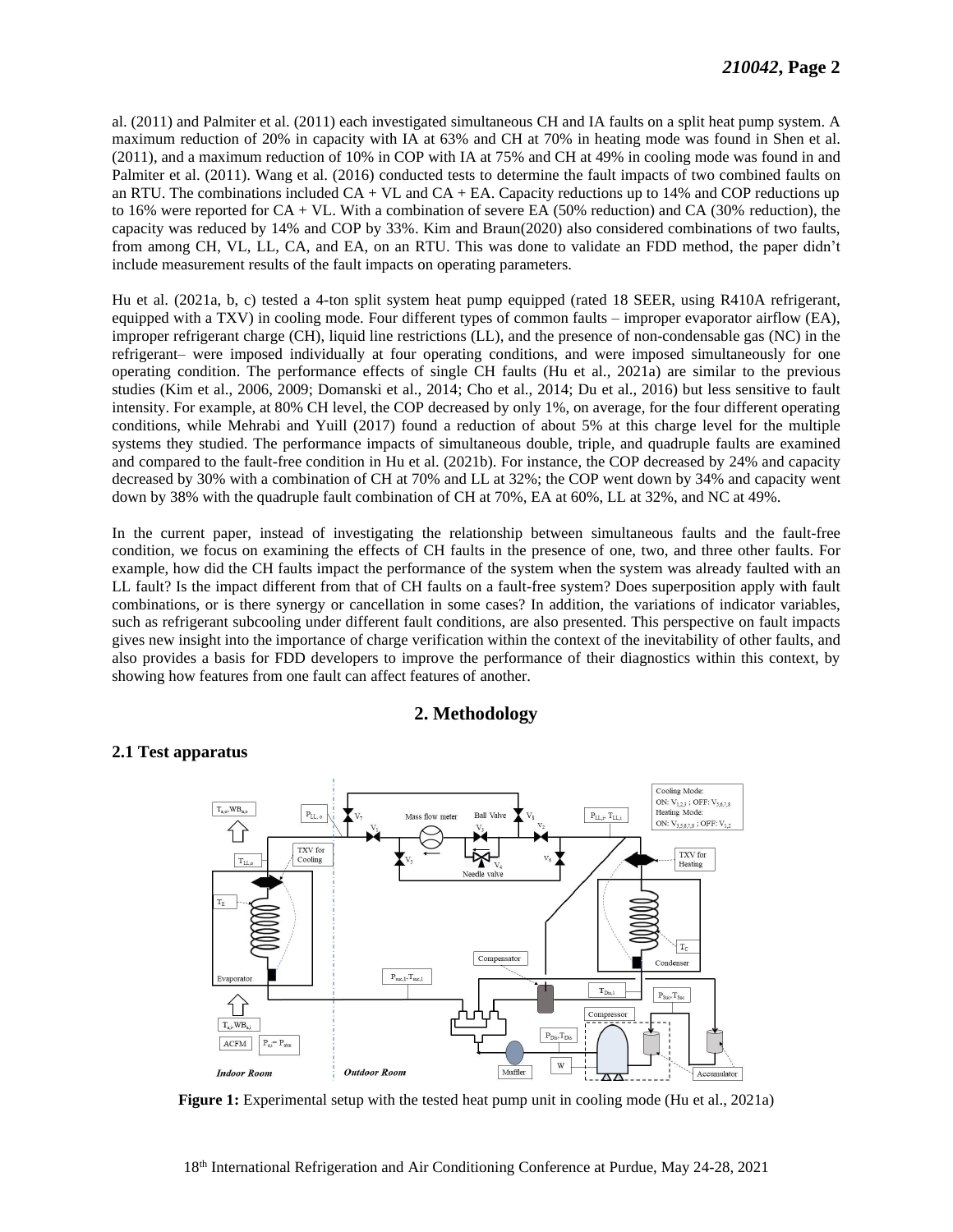Experiments were carried out on an R410A split system heat pump with a rated 12.9 kW (3.67 tons) capacity, and the 18 SEER. The system has a rotary compressor, a compensator, a muffler, two TXVs, two accumulators, two plate-fin heat exchangers. The experimental setup added a refrigerant mass flow sensor and a system of valves for imposing LL faults and switching modes. Details about the setup and test procedures can be found in Hu et al., [\(2021a\)](#page-9-9).

#### **2.2 Test matrix**

 The single faults were imposed in four different operating conditions (shown in [Table 1\)](#page-3-0), while the simultaneous faults were only implemented under the "A" operating condition of the AHRI Standard 210/240 [\(2017\)](#page-9-12) because the trends of single fault impacts under the four different operating conditions were found to be very similar. The EA and CH faults each have four fault intensities (including the fault-free condition of 100%), and LL and NC each have three fault intensities (including the fault-free condition of 0%). Fault combinations are represented in figures, using the notation in [Table 2.](#page-3-1) The manufacturer's limit recommends a limit of 105 °C discharge line temperature, so four combinations of triple faults, and twelve quadruple fault combinations could not be tested. Therefore, there are 117 simultaneous fault combinations (37 double, 56 triple, and 24 quadruple) presented in results.

<span id="page-3-0"></span>

|                       | Indoor room                                                 | <b>Outdoor room</b>                                         |                                                             |
|-----------------------|-------------------------------------------------------------|-------------------------------------------------------------|-------------------------------------------------------------|
| <b>Test Condition</b> | Dry-bulb temperature<br>$\rm ^{\circ}C$ ( $\rm ^{\circ}F$ ) | Wet-bulb temperature<br>$\rm ^{\circ}C$ ( $\rm ^{\circ}F$ ) | Dry-bulb temperature<br>$\rm ^{\circ}C$ ( $\rm ^{\circ}F$ ) |
| A                     | 26.7(80.0)                                                  | 19.4(67.0)                                                  | 35.0(95.0)                                                  |
|                       | 26.7(80.0)                                                  | 19.4(67.0)                                                  | 27.8(82.0)                                                  |
|                       | 26.7(80.0)                                                  | 19.4(67.0)                                                  | 40.5(105.0)                                                 |
|                       | 26.7(80.0)                                                  | $<$ 13.3 ( $<$ 56.0)                                        | 35.0(95.0)                                                  |

**Table 1:** Test conditions [\(Hu et al., 2021a\)](#page-9-9)

#### **Table 2:** Fault intensity and notation

<span id="page-3-1"></span>

| <b>Fault categories</b> |                     |                                                                                      |                          |  |  |
|-------------------------|---------------------|--------------------------------------------------------------------------------------|--------------------------|--|--|
| Fault                   | Intensities $(\% )$ | <b>Intensity definition</b>                                                          | <b>Notation</b>          |  |  |
| EA                      | 60, 80, 100, 120    | % of the nominal evaporator airflow                                                  | EA60, EA80, EA100, EA120 |  |  |
| <b>CH</b>               | 70, 80, 100, 120    | % of the nominal charge mass                                                         | CH70, CH80, CH100, CH120 |  |  |
| LL                      | 0, 22, 32           | Ratio of liquid line pressure drop to<br>compressor pressure lift at the A condition | LL0, LL22, LL32          |  |  |
| NC                      | 0, 49, 105          | Ratio of injected nitrogen pressure at 35 $\degree$ C to<br>atmospheric pressure     | NC0, NC49, NC105         |  |  |

#### **2.3 Methods**

 To analyze the performance impact on a system with a specific fault in the presence of other faults, we defined the relative performance as:

$$
\rho_{CH} = \frac{R_{CH+others} - R_{others}}{R_{others}} \times 100\%
$$
\n(1)

where  $\rho_{CH}$  represents the relative performance impact of CH faults when imposed on a system with other faults, and R represents a performance parameter. For example, if a system has a COP of 3.0 with some combination of EA, LL, and NC faults, and a CH fault is imposed on top of those faults, resulting in COP of 2.7, then:

$$
\rho_{CH} = \frac{2.7 - 3.0}{3.0} \times 100\% = -10\%
$$

The results in [Figure 3](#page-4-0) to [Figure 8](#page-7-0) use this concise representation of CH fault impacts.

### **3. RESULTS AND DISCUSSION**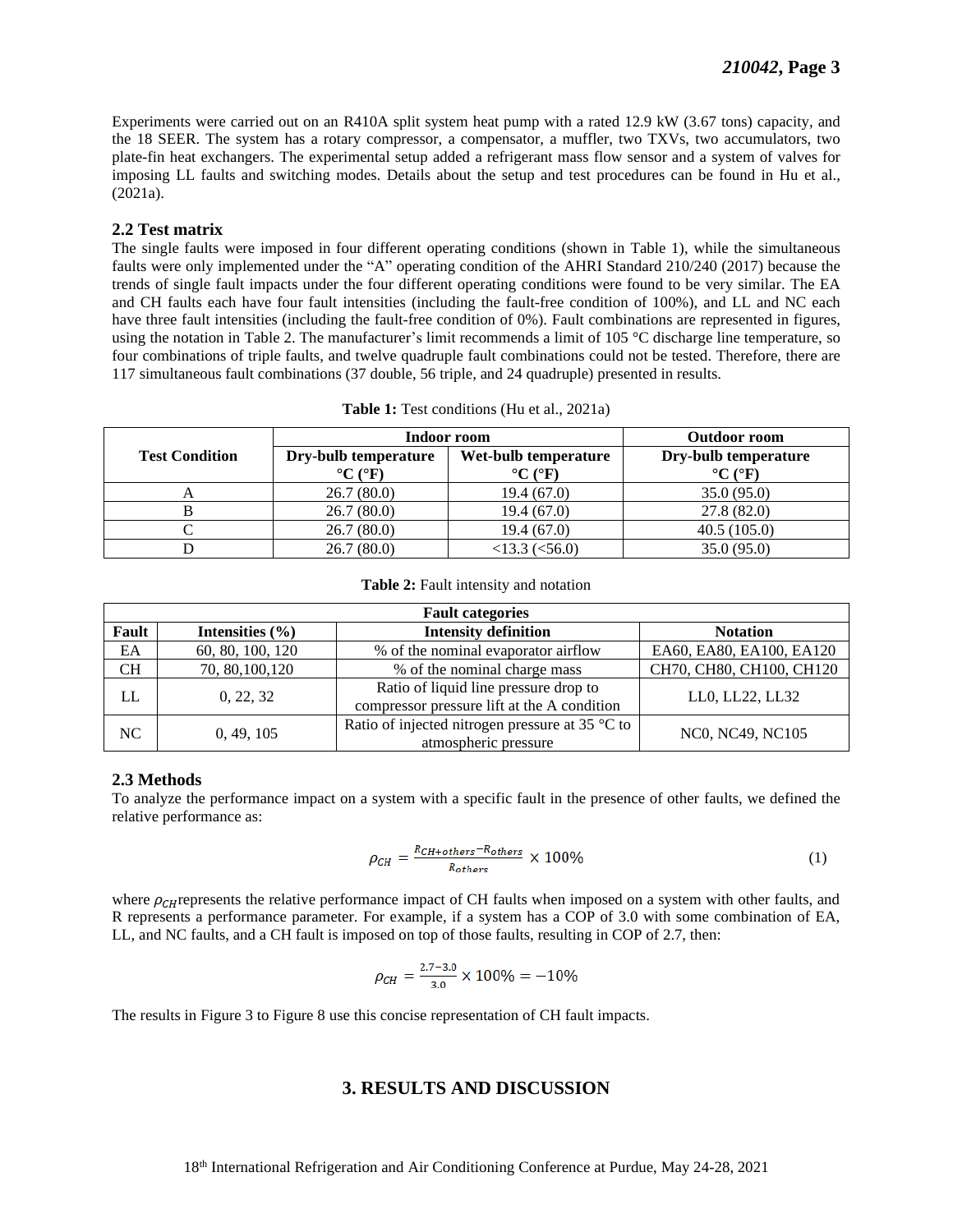#### **3.1 Single Faults**

Figure 2 shows the impact of CH faults alone on the normalized cooling capacity and COP at four operating conditions. The cooling capacity had small variations at the 120% CH level, decreased by 3-5% at 80% CH, and decreased by 7-12% at 70% CH. CH faults impacted capacity most at the high outdoor temperature condition (C), and least at dry-evaporator coil condition (D). The COP is quite flat within  $\pm 20\%$  CH deviation, and even increased by around 1% for the dry-coil condition. Our assumption is that the compensation of the TXV to the UC, and the excess charge storage volume of the accumulators, compensator, and a larger condenser (associated with higher rated efficiency) may contribute to this insensitivity. However, when the system is significantly undercharged, the TXV may become fully open, so that COP and cooling capacity will decrease rapidly.



<span id="page-4-1"></span>**3.2 Double Faults** 



<span id="page-4-0"></span>Figure 3: Impacts of CH faults with one other fault on the normalized cooling capacity



<span id="page-4-2"></span>Figure 4: Impacts of CH faults with one other fault on the normalized COP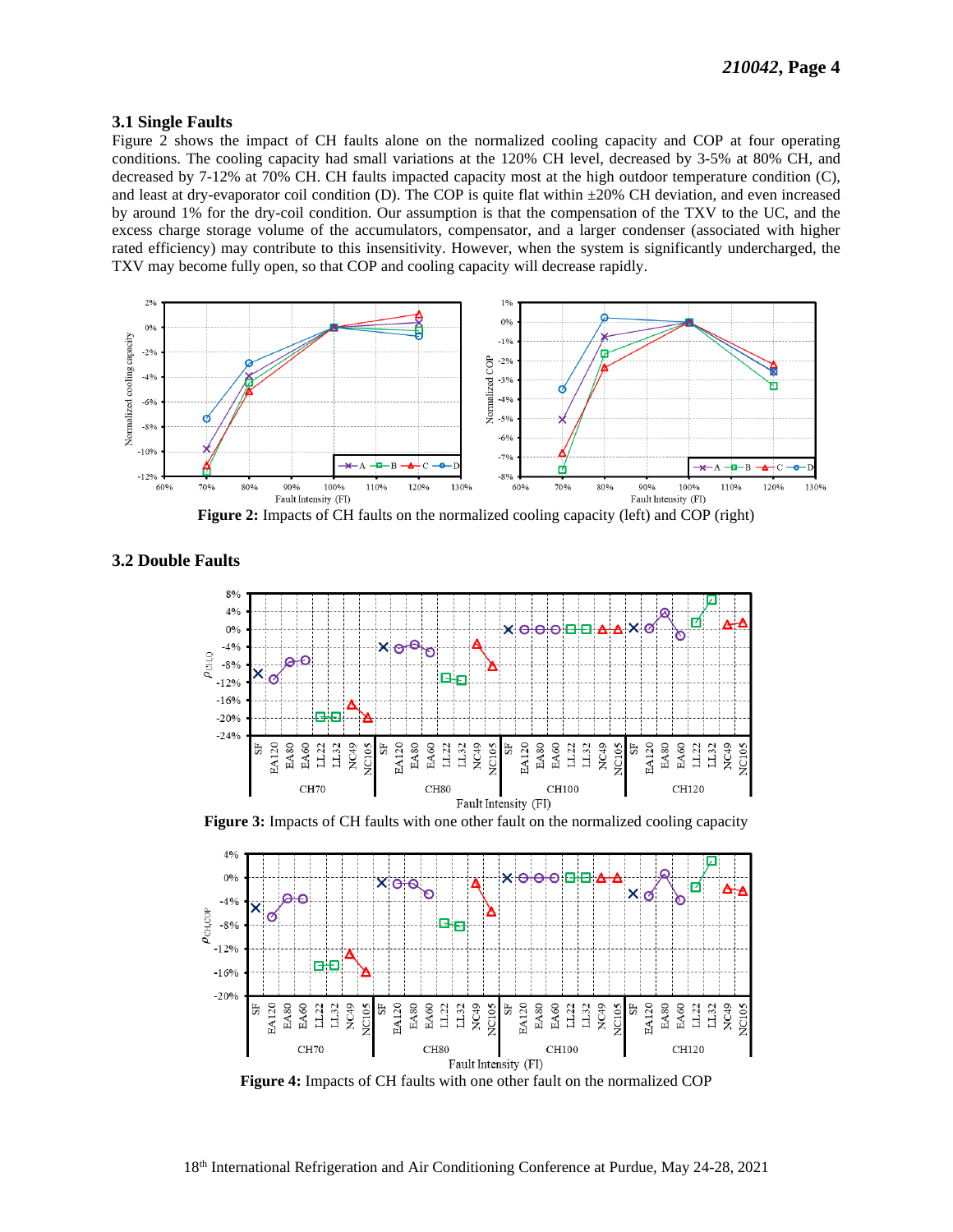Figure 3 and Figure 4 present the impacts of CH faults in the presence of one other fault (EA, LL, or NC) on the normalized cooling capacity and COP, respectively. In addition, the effects of single CH faults relative to no fault are also presented as a cross mark (X), and designated with an SF label in each figure, to facilitate comparisons. For example, at CH70 the single fault (SF) reduces COP by about 5%, while for EA60 the addition of CH70 only reduces the COP by about 4% below the COP of the EA60 fault alone. The impacts on capacity of CH faults combined with one other fault have similar trends to single CH fault impacts, except when EA80 or LL32 are combined with OC faults. Figure 4 shows that OC faults can compensate for detrimental effects caused by LL32, and to a lesser extent by EA80. However, UC combinations with other faults always decrease the COP and capacity, but the magnitudes vary depending upon fault types and intensities. In general, combining UC with NC or LL faults increases the impact severity. For example, CH70 combined with LL32 decreased cooling capacity by 19.7% compared to LL32 alone. This is not surprising, since each of these faults tends to starve the evaporator. These types of synergistic effects have also been investigated in detail by Hu et al. (2021b). EA effects tend to be fairly independent of other faults, so that the impact of combinations with CH faults largely follow the superposition principle.

#### **3.3 Triple Faults**



<span id="page-5-0"></span>**Figure 5:** Impacts of CH faults with two other faults on the normalized cooling capacity: a) LL and EA faults, b) NC and EA faults, c) NC and LL faults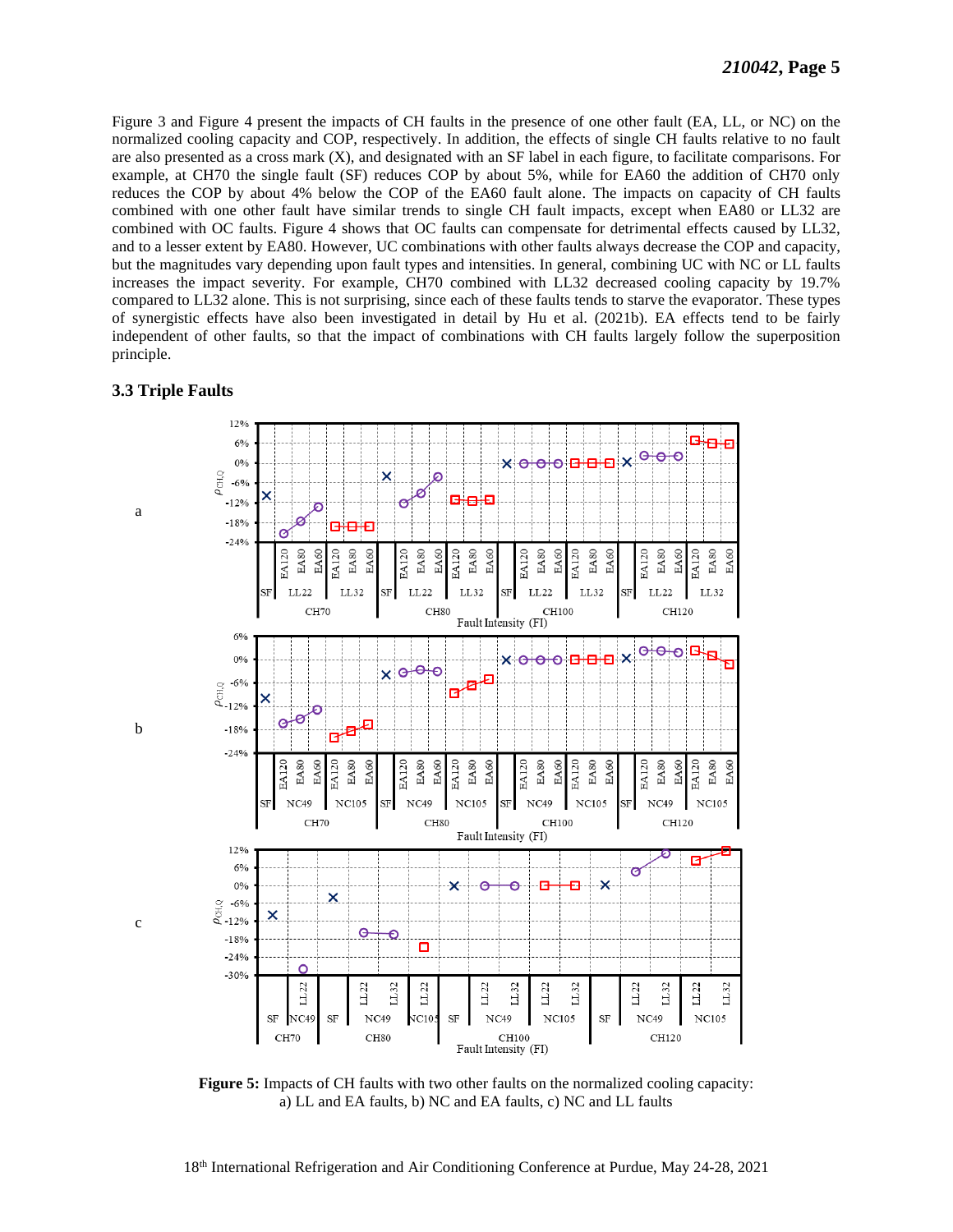Figure 5 shows the impacts on cooling capacity of CH faults combined with pairs of EA, LL, and NC faults. It is split into three parts to accommodate all triple fault combinations. The additional impact of CH faults on the cooling capacity is roughly proportional to the CH level. That is, increasing the CH level always increased the capacity. For instance, with LL32 + NC105, the cooling capacity of CH120 increased by 12%, compared to the nominal CH (CH100). Whether the superposition principle applied the faults depended on the fault combinations and their intensities. For example, with  $NC49 + EA$ , the additional effect of CH80 on the capacity was similar to CH80 alone, indicating that the superposition principle applies. However, with  $NC49 + EA$ , the additional effect of CH70 on the capacity was higher than that of CH70 alone, indicating a synergistic effect. Synergistic effects are to be expected in scenarios in which the TXV might ameliorate some of the fault impacts (because the combination will tend to force the TXV to full open earlier), and in cases in which the combined faults each primarily impact the same component of the system. Figure 6 shows the impacts on COP of CH faults combined with pairs of EA, LL, and NC faults. The trends and conclusions are similar to the cooling capacity impacts, but are generally smaller in magnitude.



<span id="page-6-0"></span>a) LL and EA faults, b) NC and EA faults, c) NC and LL faults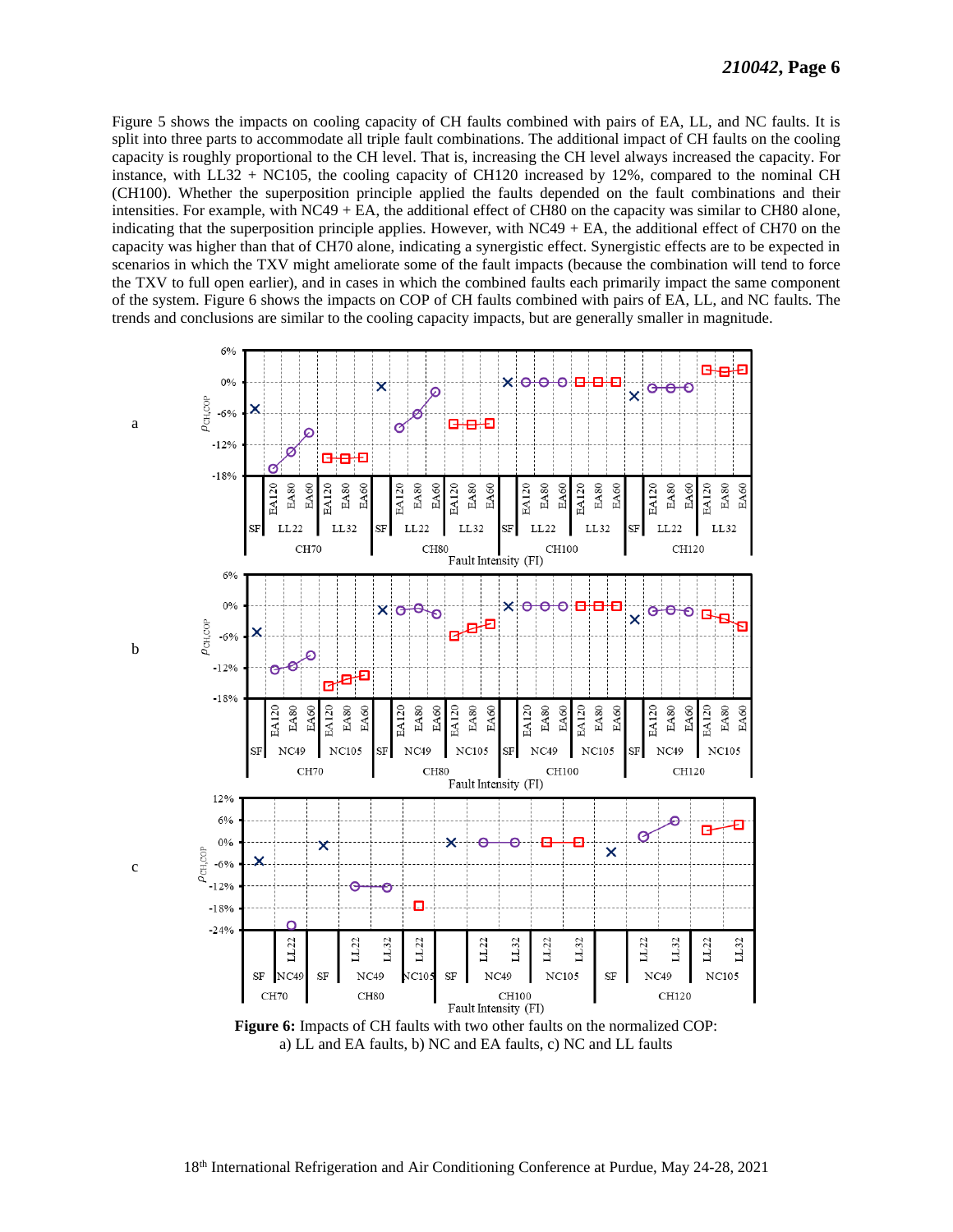#### **3.4 Ouadruple Faults**

Figure 7 and Figure 8 present the impacts of CH when combined with EA, LL, and NC faults. Some trends are similar to the results for double faults; the capacity is roughly proportional to CH. In most cases, the COP is also proportional to CH, except for the combinations of CH120 + LL22 + EA60 + NC, where the additional charge combines with the other faults to decrease COP relative to CH100. This fault scenario pushes additional charge into the condenser, so that rather than compensating for the other impacts, the overcharge exacerbates them. LL32 tends to starve the evaporator, so that OC consistently compensates for this effect, with cancellation (i.e.,  $>$ 0) seen on the right side of the plot. The impacts of CH range up to -28.2% on capacity and -22.9% on COP (for the impact of CH70 on the case of  $LL22 + NC49 + EA120$  – a very significant additional impact. A summary of the maximum variations in capacity and COP caused by CH faults combined with zero, one, two, and three faults under "A" rating condition is presented in Table 3.

<span id="page-7-1"></span>

<span id="page-7-0"></span>Figure 8: Impacts of CH faults with three other faults on the normalized COP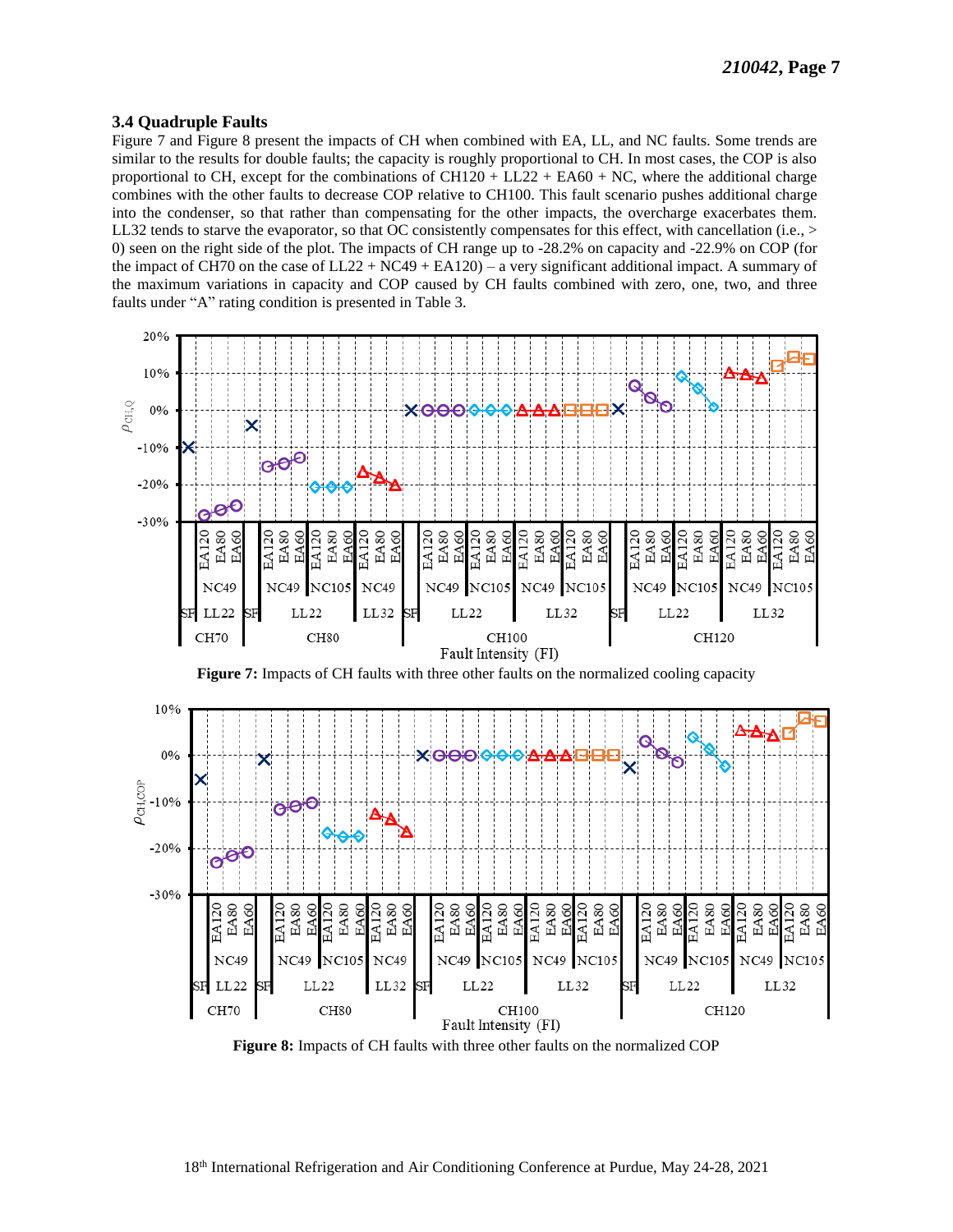<span id="page-8-0"></span>

| Fault No. (type)     | <b>Combination</b>                     | Min.      | <b>Combination</b>            | Max.     |
|----------------------|----------------------------------------|-----------|-------------------------------|----------|
| Single (capacity)    | <b>CH70</b>                            | $-9.8\%$  | CH120                         | $+0.4\%$ |
| Single (COP)         | <b>CH70</b>                            | 5.1%      | CH <sub>80</sub>              | $-0.8\%$ |
| Double (capacity)    | $CH70 + NC105$                         | $-19.9\%$ | $CH120 + LL32$                | $+6.7\%$ |
| Double (COP)         | $CH70 + NC105$                         | $-15.9\%$ | $CH120 + LL32$                | $+2.9\%$ |
| Triple (capacity)    | $CH70 + LL22 + NC49$                   | $-27.8%$  | $CH120 + LL32 + NC105$        | $+11.6%$ |
| Triple (COP)         | $CH70 + LL22 + NC49$                   | $-22.5%$  | $CH120 + LL32 + NC49$         | $+5.9\%$ |
| Quadruple (capacity) | $CH70 + EA120 + LL22 +$<br><b>NC49</b> | $-28.2%$  | $CH120 + EAS0 + LL32 + NC105$ | $+14.3%$ |
| Quadruple (COP)      | $CH70 + EA120 + LL22 +$<br>NC49        | $-22.9%$  | $CH120 + EAS0 + LL32 + NC105$ | $+8.1%$  |

Table 3: Max. and min. additional impacts caused by adding CH faults to other fault (or no fault) conditions

#### 3.5 Feature analysis

Subcooling is a feature that is commonly used to assess proper charge in TXV-equipped systems. Figure 9 presents the residual subcooling - the difference between double-fault combinations and the fault-free condition (paper length limitation prevents showing additional combinations). Although other fault combinations do impact subcooling, charge has the most severe impacts. The range of residuals for non-charge fault combinations is -0.4  $\degree$ C (for EA60 + LL22) to +2.7 °C (for EA120 + NC105). In comparison, charge faults give residuals in the -4 to -6 °C range for UC combinations with EA, and up to +5 °C for CH combinations with NC or LL. Still, traditional subcooling-based FDD methods are likely to work poorly in the presence of NC faults, especially at high intensity. A more detailed analysis for residuals of subcooling and other indicator variables for simultaneous faults (double, triple, and quadruple) can be found in Hu and Yuill (2021c).





# **4. CONCLUSIONS**

<span id="page-8-1"></span>This paper examined CH fault impacts on the cooling capacity and COP when combined with up to three other fault types. It showed impacts on subcooling for double-fault combinations, as an example feature analysis for combined faults. The following conclusions can be drawn:

- The impact of single CH faults on the performance of the system is comparable for different operating conditions; UC consistently decreased both capacity and COP, OC while had almost no impact on the capacity and decreased the COP.
- When combined with other faults, the trends of impact for UC were still similar to that of UC alone, but the variations in magnitude depended on the fault types and intensities. For example, in the presence of LL or NC, the effect of UC on the performance became more severe, indicating that there are synergistic effects for these fault combinations.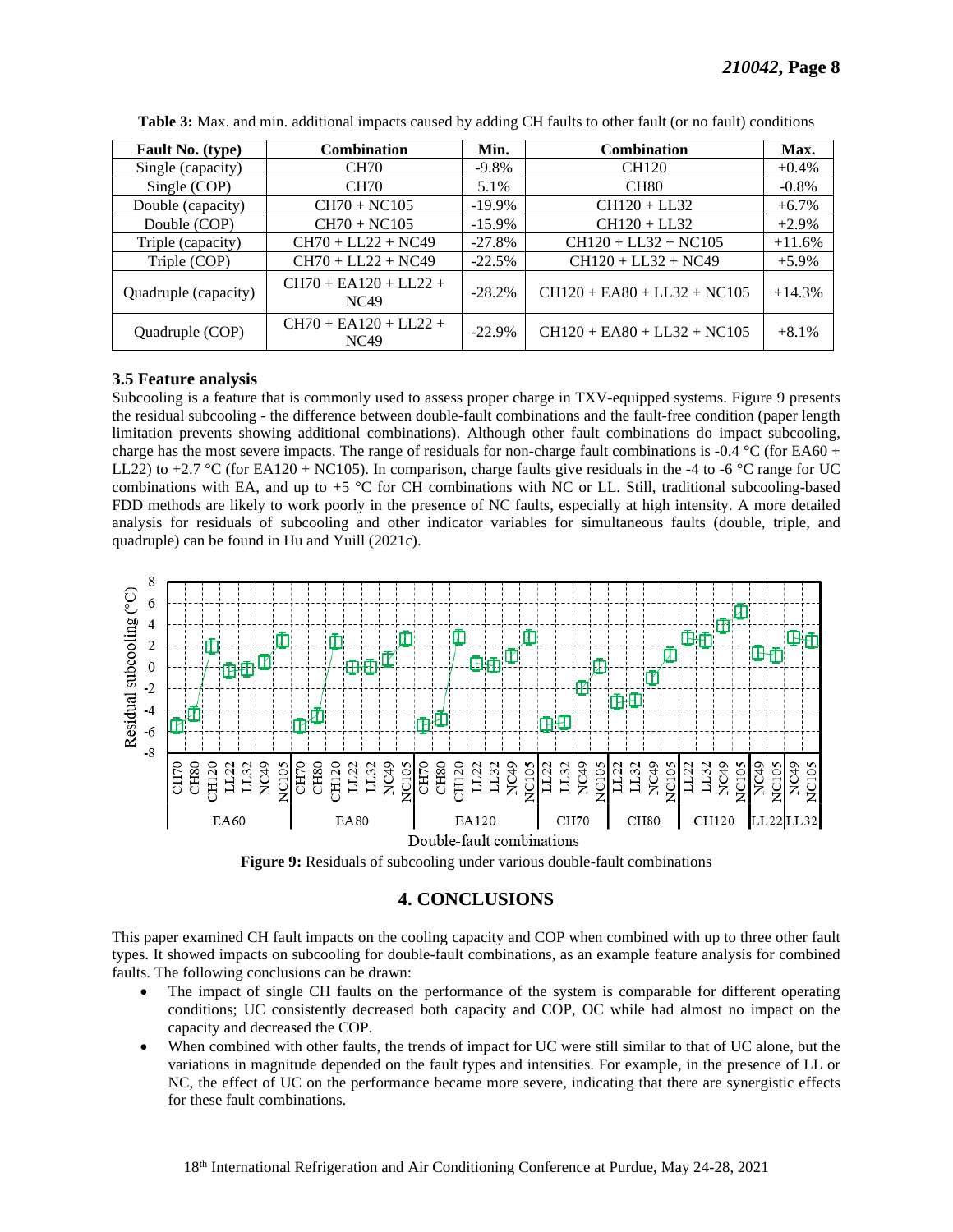- • When combined with other faults, the trends of impact for OC, in most cases, were different from that of OC alone; OC increased the cooling capacity and COP, especially in the presence of LL32, indicating that a canceling effect occurred for fault combinations with OC+ LL.
- • Subcooling was mainly controlled by the CH level, even in the presence of LL, EA, or their combinations. However, the presence of NC or its combinations with other faults, increased the subcooling magnitude, especially for NC105. These results showed that subcooling-based FDD and field installation methods for TXV-equipped systems are problematic for some faults combinations, especially with the presence of NC.

# **NOMENCLATURE**

| condenser airflow                                         | R                 | performance parameter            |
|-----------------------------------------------------------|-------------------|----------------------------------|
| refrigerant charge (including undercharge and overcharge) | <b>SEER</b>       | seasonal energy efficiency ratio |
| coefficient of performance                                | SF                | single faults                    |
| evaporator airflow                                        | <b>TXV</b>        | thermostatic expansion valve     |
| fault detection and diagnosis                             | UC.               | refrigerant undercharge          |
| fixed orifice expansion device                            | VL                | compressor valve leakage         |
| indoor airflow (cooling EA, heating CA)                   | Ο                 | relative performance             |
| liquid line restriction                                   | <b>Subscripts</b> |                                  |
| non-condensable gas                                       | <b>CH</b>         | refrigerant charge               |
| refrigerant overcharge                                    |                   | cooling capacity                 |
|                                                           |                   |                                  |

# **REFERENCES**

- <span id="page-9-12"></span> AHRI (2017). *Performance Rating of Unitary Air-conditioning & Air-source Heat Pump Equipment*. AHRI Standard 210/240-2017, Air-Conditioning & Refrigerant Institute, Arlington, VA, USA.
- <span id="page-9-5"></span> Chen, B. & Braun, J.E. (2000). Simple fault detection and diagnostics methods for packaged air conditioners.  *Proceedings of the 8th International Refrigeration Conference*, Paper 498, West Lafayette, IN, USA.
- <span id="page-9-6"></span> [Chen, B.& Braun, J.E. \(2001\). Simple rule-based methods for fault detection and diagnostics applied to packaged air](https://www.semanticscholar.org/paper/Simple-Rule-Based-Methods-for-Fault-Detection-and-Chen-Braun/b6c8e8d34d9aab6d6a3da93434a6f8b913b2a2e6)  conditioners. *[ASHRAE Trans., 107](https://www.semanticscholar.org/paper/Simple-Rule-Based-Methods-for-Fault-Detection-and-Chen-Braun/b6c8e8d34d9aab6d6a3da93434a6f8b913b2a2e6)*, 847-857.
- <span id="page-9-3"></span> Breuker, M.S. & Braun, J.E. (1998a). Evaluating the performance of a fault detection and diagnostic system for vapor compression equipment. *HVAC&R Res., 4* (4), 401–425.
- <span id="page-9-4"></span> Breuker, M.S. & Braun, J.E. (1998b). Common faults and their impacts for rooftop air conditioners. *HVAC&R Res., 4* (3), 303–318.
- <span id="page-9-10"></span> Cho, J.M., Heo, J., Payne, W.V., Domanski, P.A., (2014). Normalized performance parameters for a residential heat pump in the cooling mode with single faults imposed. *Appl. Therm. Eng., 67* (1), 1–15.
- <span id="page-9-11"></span> Domanski, P.A., Henderson, H.I., Payne, W.V. (2014). *Sensitivity analysis of installation faults on heat pump performance*. NIST Technical Note 1848, NIST, Gaithersburg, MD, USA.
- Du, Z., Domanski, P.A., Payne,W.V. (2016). Effect of common faults on the performance of different types of vapor compression systems. *Appl. Therm. Eng., 98*, 61–72.

 EIA (2020). *Annual Energy Outlook 2020 with projections to 2050*. U.S. Energy Information Administration.

<span id="page-9-0"></span> Farzad, M. (1990). *Modeling the effects of refrigerant charging on air conditioner performance characteristics for three expansion devices*. Ph.D. Thesis, Texas A&M University, College Station, TX, USA.

<span id="page-9-1"></span> Farzad, M. & O'Neal, D.L. (1991). System performance characteristics of an air conditioner over a range of charging conditions. *Int. J. Refrig., 14* (6), 321–328.

<span id="page-9-2"></span> Farzad, M. & O'Neal, D.L. (1993). Influence of the expansion valve on air-conditioner system performance characteristics under a range of charging conditions. *ASHRAE Trans., 99* (1), 3–13.

<span id="page-9-7"></span> Goswami, D.Y., Ek, G., Leung, M., Jotshi, C.K., Sherif. S.A., Colacino, F. (2001). Effect of refrigerant charge on the performance of air conditioning systems. *Int. J. Energy Res., 25* (8), 741-750.

- <span id="page-9-8"></span> Harms, T.M., Groll, E.A., Braun, J.E. (2003). Accurate charge inventory modeling for unitary air conditioners. *HVAC&R Res., 9* (1), 55–78.
- <span id="page-9-9"></span> [Hu, Y., Yuill, D.P., Ebrahimifakhar, A., Rooholghodos, A. \(2021a\). An experimental study of the behavior of a high](https://doi.org/10.1016/j.applthermaleng.2020.116116)  [efficiency residential heat pump in cooling mode with common installation faults imposed.](https://doi.org/10.1016/j.applthermaleng.2020.116116) *Appl. Therm. Eng., 184*, 116116.
- <span id="page-9-13"></span> Hu, Y., Yuill, D.P., Rooholghodos, A., Ebrahimifakhar, A., Chen, Y. (2021b). Impacts of simultaneous operating faults on cooling performance of a high efficiency residential heat pump. *Energy and Build.* (In Press).